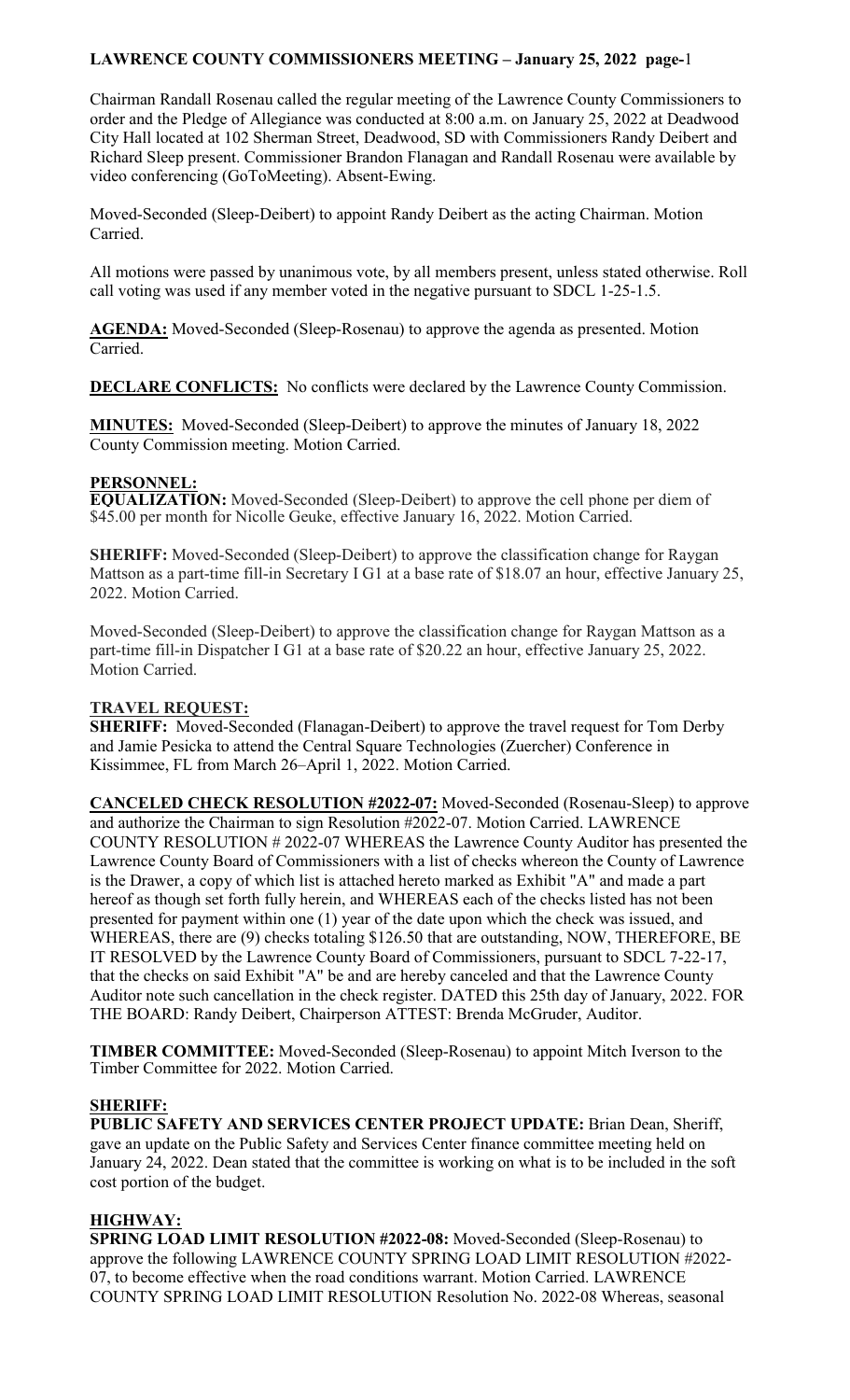climatic changes can be detrimental to our Highways and create dangerous driving conditions and Whereas, the Lawrence County Board of County Commissioners desires to protect existing Lawrence County Highways, ultimately saving tax dollars and, Whereas, The Lawrence County Board of County Commissioners, Desire the enforcement of weight limitations on Lawrence County Highways as set forth and posted by the Lawrence County Highway Department. NOW THEREFORE BE IT RESOLVED; Whereas the spring load limits on the following Lawrence County Highways shall be set at Seven (7) tons per axle on Nemo Road, North Rochford Road, Vanocker Canyon Road, Old Belle Road, Hillsview Road, Mineral Place, West Oliver St and Crook City Road during the spring thaw period. Other County Roads may be posted if conditions warrant. Load limits become effective when the signs are installed and displayed. The South Dakota Motor Carrier is hereby requested to enforce said weight limitations on Lawrence County Highways. BE IT FURTHER RESOLVED, that the penalty for the violation of load restrictions shall be set forth in SDCL32-22-55. Vote of Lawrence County Commission: AYE 4 NAY 0 Dated, this 25<sup>th</sup> day of January, 2022 at Deadwood, South Dakota. LAWRENCE COUNTY BOARD OF COMMISSIONERS Randy Deibert, Chairman of the Board ATTEST: BRENDA MCGRUDER Lawrence County Auditor.

Moved-Seconded (Sleep-Rosenau) to authorize the Chairman to sign the letter requesting the enforcement of the spring weight limit from the South Dakota Motor Carrier. Motion Carried.

**MAITLAND ROAD STUDY:** Allan Bonnema, Highway Superintendent, was present to request guidance on how to proceed with the Maitland Road Study. Continued discussion will be held at the February 8, 2022 Commission meeting.

**DONATED PARCEL FROM HOMESTAKE MINING Co.:** Moved-Seconded (Flanagan-Rosenau) to accept the donation from Homestake Mining Co. of parcel number 26460-01171-000- 15 legally described as M.S. 1171 portion Kirk Road 04-004-03. Motion Carried.

**BID OPENING/2022 LAWRENCE COUNTY CHIP SEAL PROJECT:** Moved-Seconded (Sleep-Rosenau) to advertise and set a bid opening for March 8, 2022 at 8:30 a.m. for the 2022 Lawrence County chip seal project on Acorn Ridge Road, 4 miles on the North Rochford Road and Center Street in St Onge. Motion Carried.

**QUIT CLAIM DEED/MEIER DELLA VECCHIA:** Bruce Outka, Deputy State's Attorney, reported that the quit claim deed for the Meier Della Vecchia property, to be donated to the County, legally descripted as: Lot 1 of the SW1/4, SW1/4, Section 16, T6N, R2E, BHM and as described more particularly in the plat filed for recording in the Office of the Register of Deed of Lawrence County, in Plat Book 7, Page 73 has been sent to Eric Neis, attorney for grantor, for signature.

**DELINQUENT TAXES REPORT:** Brenda McGruder, Auditor, presented the delinquent tax report. Per SDCL 7-21-35 the total 2020 taxes levied for in 2021 was \$44,482,766.46 and the total unpaid as of 12-31-21 was \$23,537.10 which represents a 0.05% delinquency.

**BLACK HILLS NATIONAL FOREST QUARTERLY UPDATE:** Jeff Tomac, Black Hills National Forest Supervisor; Ben Wudtke, Black Hills Forest Resource Association; Paul Pierson, Timber Committee; Scott Guffey, Pennington County Natural Resources Director and Mike Whalen, Timber Committee were present to discuss the planned Forest Plan revision.

Tomac reported on the status of the 15 assessments being completed as part of the Forest Plan revision. Commissioner Deibert questioned Tomac on why Lawrence County has not been involved in this process. Tomac replied that cooperating agency status on the Forest Plan revision will begin during phase 2.

Tomac reported that a webinar will be held on February 1, 2022 from 10 AM to noon to provide information on Land and Resource Management Plans, information on pre-assessments and the Forest Plan revision process, information on Cooperating Agency agreements for Plan revision and a forum for questions and answers.

#### **ITEMS FROM THE COMMISSIONERS:**

**TIMBER COMMITTEE:** Moved-Seconded (Sleep-Deibert) to rename the Timber Committee to the Natural Resources Committee and maintain the current members. Motion Carried.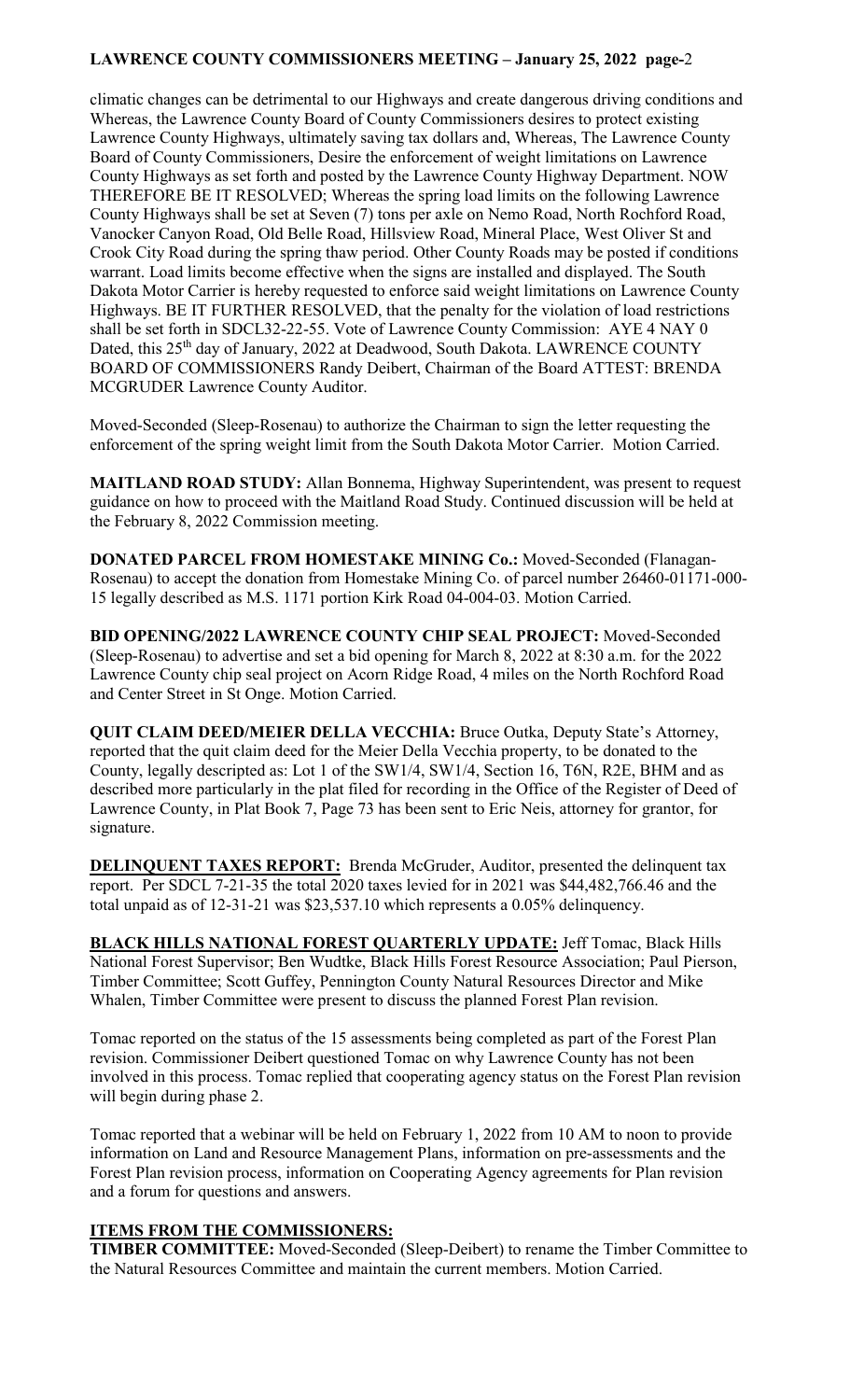**ROAD JURISDICTION/MAINTENANCE-CITY OF SPEARFISH:** Bruce Outka, Deputy State's Attorney, reported that Commissioner Ewing and Sleep will be meeting with the City of Spearfish in reference to road jurisdiction and maintenance on February 1, 2022.

**BLACK HILLS REGIONAL MULTIPLE USE COALITION:** The next meeting of the Black Hills Regional Multiple Use Coalition, Board of Directors will be Friday, January 28, 2022 at 4:00 p.m.

**DEPARTMENT OF AGRICULTURE AND NATURAL RESOURCES MINERALS & MINING PROGRAM:** The Commission received notice that Dakota Territory Resource Corp has submitted a Notice of Intent to Conduct Mineral Exploration within Portions of Sections 14, 15, 22*, &* 23; T5N-R2E in Lawrence County.

**AGNICO:** Commissioner Sleep will meet with representatives from Agnico on February 21, 2022 at 9:00 a.m. Further discussion was continued to the February 8, 2022, Commission meeting to determine if an additional Commissioner will attend the meeting.

# **PLANNING & ZONING:**

**CONDITIONAL USE PERMIT #470/WHARF RESOURCES:** A public hearing was held regarding Conditional Use Permit #470 APPLICANT: Wharf Resources LEGAL DESCRIPTION: VICINITY LOCATION: Terry Peak/Wharf Area SUMMARY: New CUP increasing disturbed area to allow for extend mining operations ZONING: PF ACREAGE: 51 +/- acres PARCEL ID: See Application on file (multiple parcels included). A recording of the Public Hearing is on file at the Lawrence County Auditor's Office.

Amber Vogt, Planning & Zoning Administrator, acknowledged letters received from proponents and opponents - all on file in the Lawrence County Auditor's Office. Vogt presented her staff report.

Matt Zietlow, Environmental Manager of Wharf Resources, presented a power point of the Wharf Boston Expansion to include: project overview, economics, socioeconomics, required environmental baseline studies, geochemistry, soils, and vegetation, groundwater and surface water, air quality, wildlife, cultural resources, sound, visual vantage points, visual simulation, visual, reclamation and summary. A copy of the presentation is on file at the Lawrence County Auditor's Office.

Rob Hall, 2807 Asti Court, Rapid City/Professor and Head Mining Engineering and Management at South Dakota Mines, stated he is impressed with the support that Wharf provides to the school. Hall stated he supports the mine expansion as the benefits to his department, the college and community are substantial.

Kayla Klein, 405 Sunset Road, Lead stated she has been in nonprofits for over 15 years and is also a Lead City Commissioner. Klein fully supports the project. Klein stated that Wharf has gone beyond their physical footprint in the community and has been a good employer. Klein added that Wharf takes care of our kids and families and is really committed to the community.

Jim Keck, 2332 Huntington Place, Rapid City/Black Hills Energy, stated that Wharf has partnered with Black Hills Energy for the Renewable Ready project. Keck added that Black Hills Energy fully supports the expansion.

Beau Riople, 1818 Durgin Court, Spearfish/Butler Machinery Company, stated that Wharf has been a partner with Butler Machinery Company for 24+ years. Riople stated Butler employs 11 full time employees on site working from a satellite shop and 7 employees in our Rapid City office that are effected by their operation. Riople stated that we are fully in support of the expansion and what they do for the community

Justin Thorp, 512 Gwinn Ave, Lead stated that his family owns business in Lead and he is a 10 year employee of Wharf. Thorp added that he is here to show his support of the expansion.

Jasmine McCauley, 1106 Washington Street, Lead stated that her family moved here two years ago to take a job at Wharf and her family really appreciates all of the support Wharf provides for the community. McCauley stated she is fully in support of the expansion.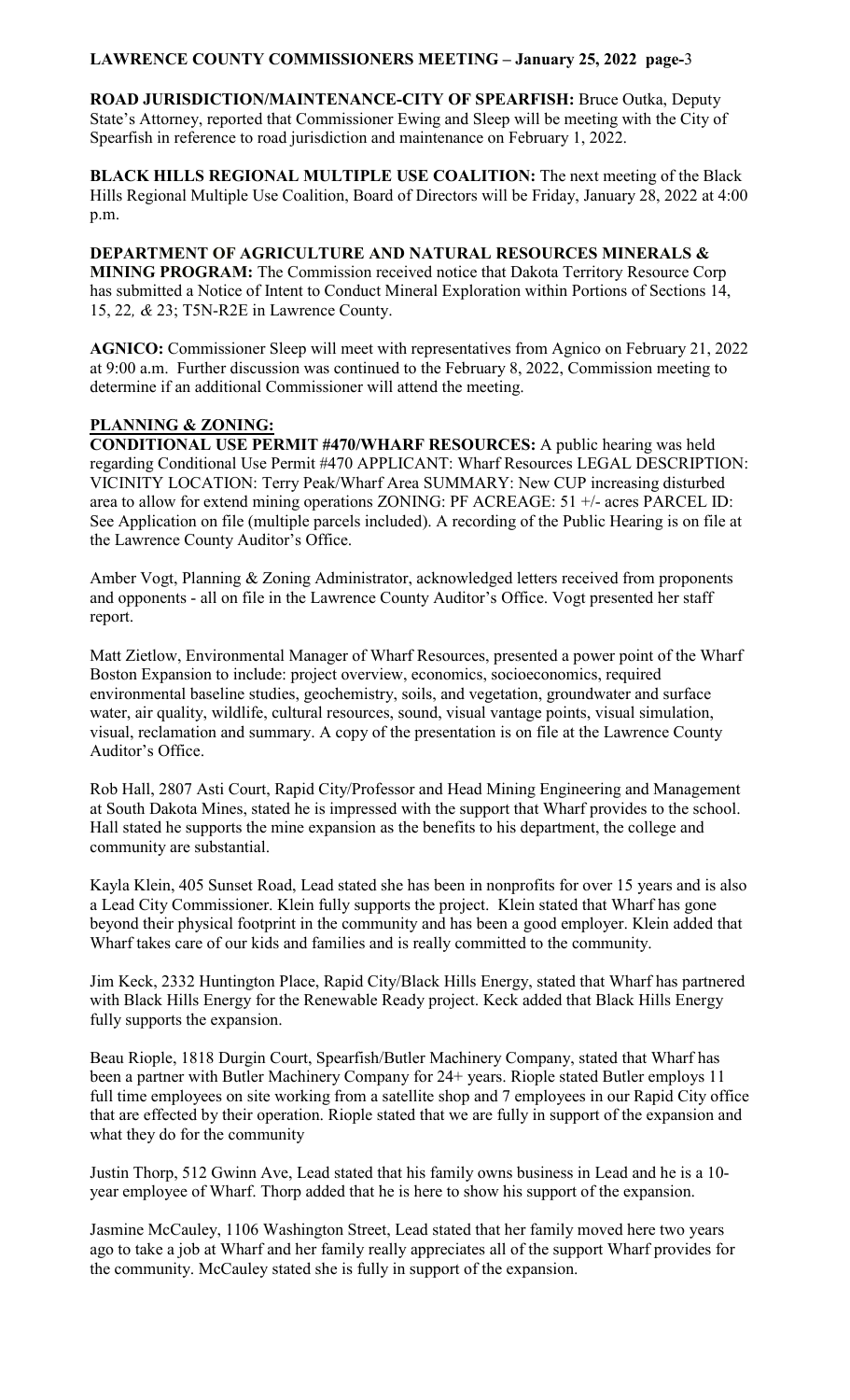Burke Eilers, 1419 11<sup>th</sup> Street, Rapid City/Wellfully Premier Adolescent Care Center stated that Wharf has supported the organization over the years not only financially but also by being involved. The organization supports the expansion.

Lisa Sagdalen, 7100 Mulberry Drive, Summerset/Boys & Girls Club of the Black Hills stated that Wharf is very much involved in the community and has a special place in their hearts for the kids and the organization fully supports the expansion.

Robert Blue, 21179 Last Chance Trail, Lead stated he has been at his residence for 43 years. He voiced his concern with blasting because of the fault that his house sits on. Blue reported that damage occurs to his property when blasting occurs on the fault. Blue stated he supports Wharf and the expansion.

Judy Javersak, 21145 Last Chance Trail, Lead voiced her concerns with the blasting but stated that she is not against Wharf but would like for them to not just be for the community but for the individuals they are displacing in the neighborhood. Javersak stated she listed her house on the market a week ago and due to the blasting and dust she is concerned with getting the market value. Javersak commented that she would like to see Wharf take care of the people being displaced because of increased property values and the homeless.

No other public input was voiced and the public hearing was closed.

Commissioner Sleep stated that Wharf has great impact on the County and he supports the expansion.

Commissioner Flanagan stated that having worked alongside Wharf as a surveyor, employee of Terry Peak and being former Homestake employee, Wharf has been a good neighbor and has done a lot for the community and he supports the expansion.

Commissioner Rosenau stated he supports the expansion as it is a community business while noting there is some adverse impact to local individuals. Rosenau further noted that the benefit of the expansion and continued operation outweighed any downside.

Commissioner Deibert stated he remembers what the property looked like prior to Wharf. Deibert stated that if he had one suggestion for the applicant it would be to work with their nearest neighbors. Deibert stated he supports the expansion.

Moved-Seconded (Flanagan-Rosenau) to approve Conditional Use Permit #470 APPLICANT: Wharf Resources based upon the Planning and Zoning Commission recommendation for approval and the concurrent recommendation of P&Z staff, as reflected in the staff report. Further that the proposed conditions be adopted and to authorize the Chairman to sign the written Findings and Decision. LEGAL DESCRIPTION: VICINITY LOCATION: Terry Peak/Wharf Area SUMMARY: New CUP increasing disturbed area to allow for extend mining operations ZONING: PF ACREAGE: 51 +/- acres PARCEL ID: See Application on file (multiple parcels included). Motion Carried.

# **ITEMS FROM THE PUBLIC:** None.

**BILLS:** Moved-Seconded (Sleep-Rosenau) to approve payment of the following payroll and vouchers listed below for expenditures for insurance, professional services, publications, rentals, supplies, repairs, maintenance, travel, conference fees, utilities, furniture and equipment drawn on the proper funds and various departments. Motion Carried.

**Payroll:** Comm-\$16,470.00; Aud-\$21,293.18; Treas-\$28,811.78; States Atty-\$29,908.58; Pub Def-\$17,000.38; Gen Govt Bldg-\$16,928.16; Equal-\$27,814.70; Rod-\$17,082.12; Vso-\$3,406.60; Ist-\$16,580.78, Sher-\$84,339.40; Jail-\$54,563.91; Coroner-\$1,814.66; 24/7-\$393.89; Emerg Mgnt-\$7,952.54; E911-\$33,904.31; Highway-\$81,331.35; Weed-\$9,915.89; P&Z-\$14,123.84; **Bills:** Larson, Rene-\$22.09; A To Z Shredding-\$11.46; A&B Business, Inc Solutions-\$760.60; American Family Life-\$2,808.44; BH Council Of Local Govt-\$6,265.00; Barnaud Law Firm Prof- \$1,225.50; Belle Fourche Veterinary Clinc-\$45.15; Big Sky Communications-\$68.00; Black Hills Chemical-\$1,031.84; Black Hills Energy-\$11,502.49; Cbh Cooperative-\$11,326.45; Chadams- \$353.73; Child Support Services-\$352.62; Cornelius, Kaylee-\$240.00; Dakota Equipment Rental- \$515.98; Deadwood Recreation Center-\$670.00; Delta Dental Of South Dakota-\$8,499.60; Dept Of The Treasury-\$127,421.23; Fmg Engineering-\$543.75; Gene's Lock Shop-\$217.48; Grafix